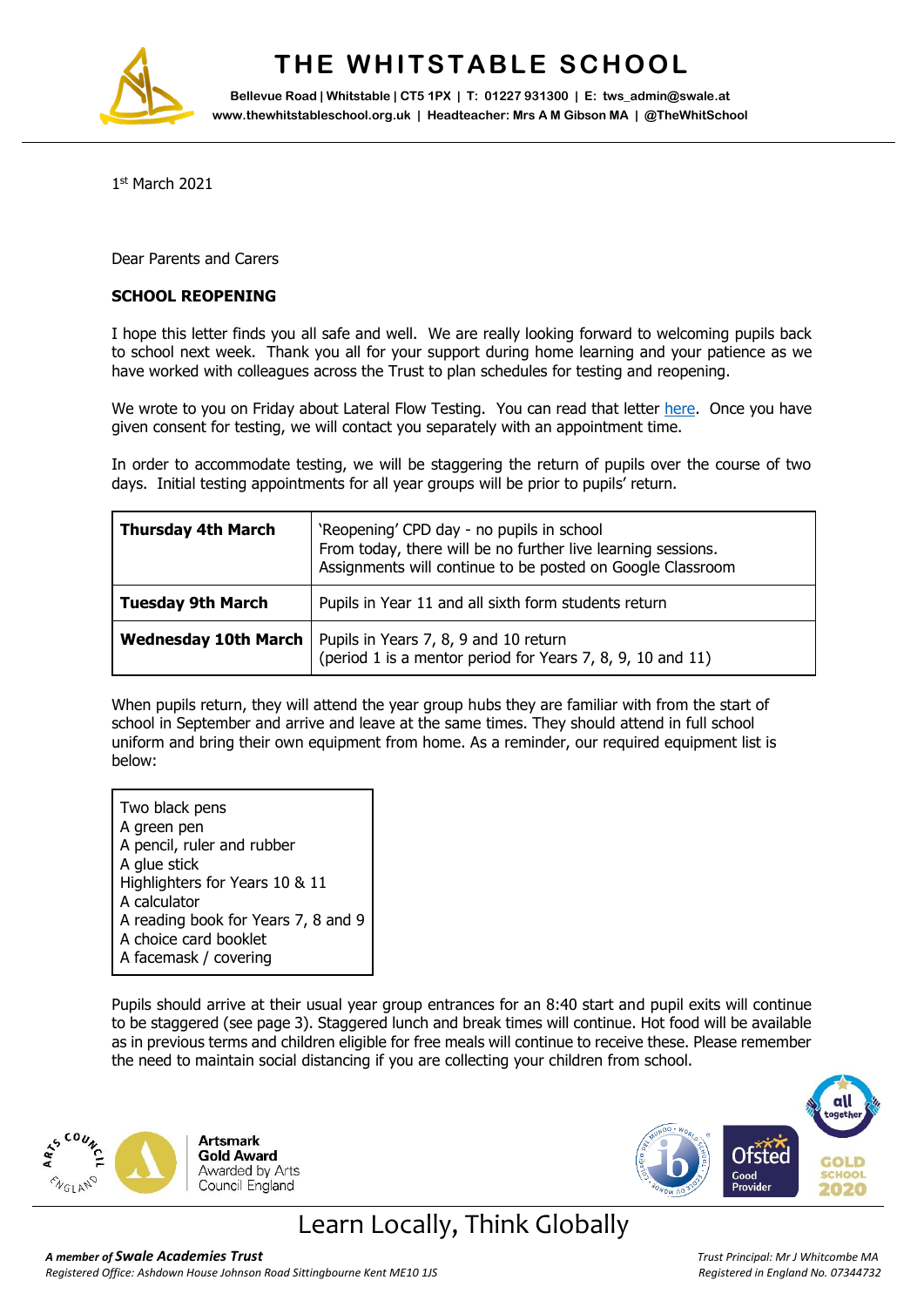PE lessons will take place outdoors as much as possible and children must wear their PE kits to school on PE days (see page 3). Initially, we will require all pupils to leave promptly at the times below but will look to provide revision / homework clubs later in this term.

We have completed detailed risk checklists for each year group zone to maximise safety. Following Public Health England guidance, we are providing necessary sanitation materials in every zone and continue to have an enhanced cleaning programme throughout the school day including the routine cleaning of 'touch points'. We will follow all protocols on testing for staff, self-isolation for pupils and staff as required. If you have any concerns, please contact your child's Progress Leaders in the first instance (see page 3).

As pupils return to school, our expectations regarding conduct and behaviour remain the same. Full school uniform should be worn at all times including blazers for Years 7 to 10, formal school shoes and a school tie in the relevant house colour. Pupils are reminded that jewellery should not be worn at any time and mobile phones are not permitted to be used between the hours of 08:30 and 15:00. If jewellery or mobile phones are seen they will be confiscated. Hair colour should be of a natural colour.

Pupils are expected to attend school full time, if you child is unwell and unable to attend please ensure you contact the school in the normal way (either telephone 01227 931300 Option 1 or email tws attendance@swale.at). We expect pupils, unless medically unwell, to attend. Unauthorised absence could lead to an issue of a Penalty Notice.

If your child tests positive for Covid-19 please inform us as soon as possible through our designated email address: [tws\\_covidemergency@swale.at](mailto:tws_covidemergency@swale.at) and a member of our Senior Leadership Team will be in contact.

In line with government guidance, all pupils should wear a face covering in classrooms and communal areas where social distancing can't be observed. Please ensure your child is prepared and brings their own face covering into school each day. If your child is exempt from wearing a face covering and you have not yet informed the school please contact [dave.chaplin@swale.at](mailto:dave.chaplin@swale.at) to provide evidence for exemption.

From Wednesday 10th March, teachers will no longer set all assignments using Google Classroom. Instead, they will provide lesson resources in each Google Classroom so that pupils can study these independently or work through them from home if they are self-isolating. We have really appreciated your feedback throughout this period.

We know that families have had very varied experiences during lockdown and want to assure you that pupil wellbeing will be at the heart of our decision making. We will be focusing on 'the basics' during the next term: pupils attending and behaving well, completing written and practical work to be proud of and working hard.

We are looking forward to seeing our pupils in person and hearing their voices in classrooms once again.

Yours faithfully

A.M. Gibson S. Sun,

**Mrs AM Gibson Mr S Scales**

**Headteacher Deputy Headteacher**